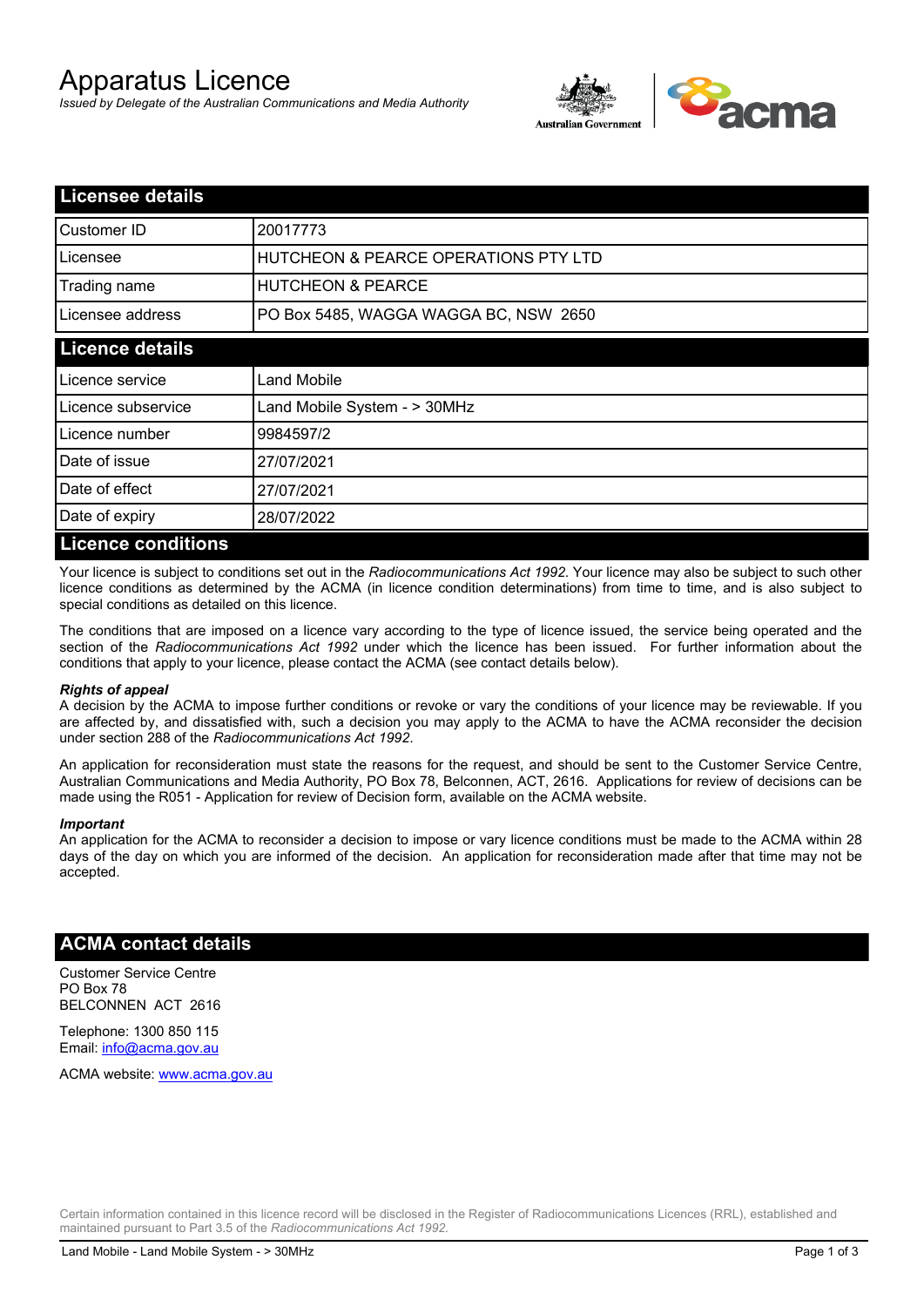# **Advisory Notes applying to licence no.: 9984597/2**

Conditions applicable to the operation of Land Mobile System station(s) authorised under this licence can be found in the Radiocommunications Licence Conditions (Apparatus Licence) Determination and the Radiocommunications Licence Conditions (Land Mobile Licence) Determination. Copies of these determinations are available from the ACMA and from the ACMA home page (www.acma.gov.au).